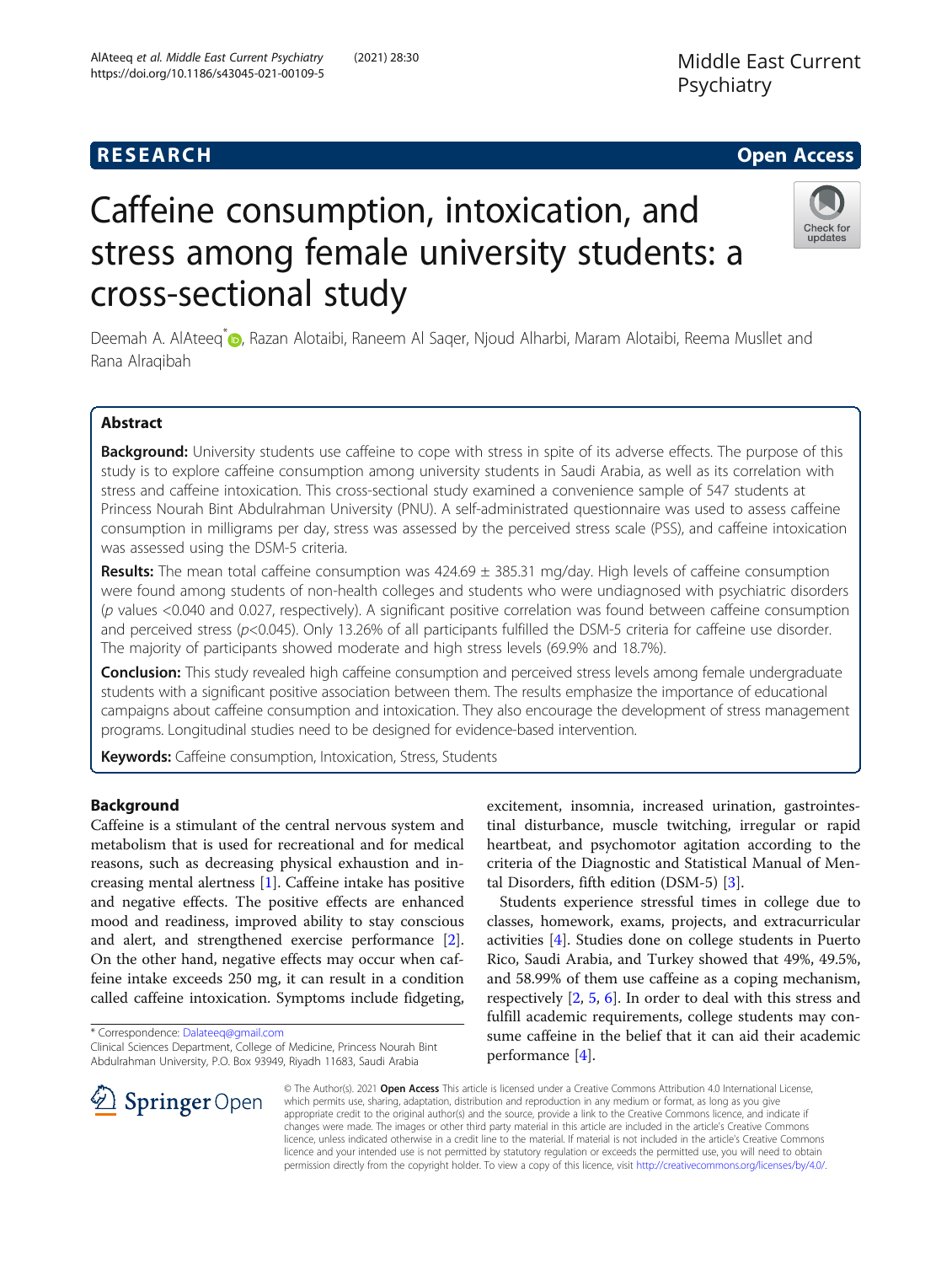In Bahrain, the mean of daily caffeine consumption was assessed among college students. Females were consuming less than males (246 and 306 mg/day respectively) [\[7](#page-8-0)]. Another study assessed caffeine consumption and sleep habits among a sample of 228 students at Princess Nourah Bint Abdulrahman University (PNU) and found that most of them had high caffeine consumption, and a need for future studies concerning caffeine intoxication was suggested  $[8]$ . In this study, we aimed to estimate the level of caffeine consumption among students at health colleges and non-health colleges in PNU and to explore the correlation of caffeine consumption (including all types of caffeinated beverages) with caffeine intoxication and perceived stress.

#### Methods

#### Study design and population

This cross-sectional study examined a convenience sample of students who were Arabic speakers at the age of 18 years or above at health and non-health colleges at PNU, Riyadh, Saudi Arabia. PNU is the first women's university in the Middle East and also the largest one. It accommodates 33,825 students and includes 18 colleges.

A self-administrated questionnaire was distributed conveniently in October 2019 to 547 students from different colleges. Equal numbers of questionnaires were distributed to health and non-health colleges (humanities, community, and science). The comparison was chosen to be between health and non-health colleges based on the significant differences in the studying years, academic system, training requirements, and healthrelated knowledge. Health college students have an average of 6 years of studying and non-health college students have an average of 4 years. These factors may affect the level of their perceived stress and caffeine consumption.

The consenting process started by going to the students on the campus and explaining to them the study and asks them if they are willing to participate, mentioning that their identity is confidential as it does not require a name or an ID. If they agree to participate, a copy of the questionnaire will be given to them, and they will be encouraged to read the front page thoroughly which has a statement saying "Filling this questionnaire means you agree to be part of this study." It also has the information and purpose of the study and the contact information.

Previous literatures showed that the average daily caffeine consumptions vary from 10 to 11.2 mg/day, and the standard deviation was around 5 mg/day. Gpower software was used to calculate the minimal size required for this study, considering alpha =0.05 (level of significance of 95%) and beta to be 0.20 (power of the study is 80%), the minimal sample size required is 548.

#### Data collection tool

The questionnaire included four main divisions. The first one covered demographic characteristics, academicrelated characteristics, and personal clinical history. The second and third divisions covered caffeine consumption and caffeine intoxication. The fourth division assessed perceived stress level by PSS-10. The first three division of the survey were first written in Arabic then translated to English by a professional translator, then reviewed and translated into Arabic by bilingual speakers. Pilot test was done for the Arabic version, and then face validation was done by sending the survey to four mental health professionals. Furthermore, the fourth division involved the Arabic version of PSS-10, which has been validated previously by Chaaya et al. The PSS-10 was translated from English into Arabic, and then it was reviewed by a bilingual psychiatrist. After that, it was back translated into English by the psychiatrist and a comparison with the original one was done [\[9](#page-9-0)].

#### Demographic characteristics, academic-related characteristics, and personal clinical history

Demographic characteristics included age, nationality, marital status, number of children, and income, which was estimated among students as having enough income, enough income with saving, not enough income, or debt. Academic-related characteristics included college, academic level (first and second-years were counted as "juniors," whereas third, fourth, and fifth years were accounted as "seniors"), GPA, and academic satisfaction. Personal clinical history included questions about their history of diagnosed chronic diseases or psychiatric disorders, received psychiatric help, and smoking.

#### Caffeine consumption

Caffeine intake per day was measured in milligrams. A table was included in the questionnaire (Table [1\)](#page-2-0). The common caffeinated drinks had been enlisted in the table. All common caffeinated drinks were investigated, including drinks such as coffee, decaffeinated coffee, tea, cola, citrus, and energy drinks. The table included the size and the number of cup/cans per day for each drink. A reference image was attached to illustrate the size, and the amount of fluid in ounces. The participants were asked to fill out only the size and number of the drinks they regularly consume. The amount of caffeine in each drink size was calculated (Table [2](#page-3-0)), which were later multiplied by the number of cups/cans consumed daily. Then, the total numbers of caffeine milligrams per day were summed. Caffeine intake was examined as "low" and "high." Low intake was considered less than 250 mg per day, while high intake was considered more than 250 mg per day. The validity and reliability of measurements have been confirmed in similar studies [\[10,](#page-9-0) [11\]](#page-9-0).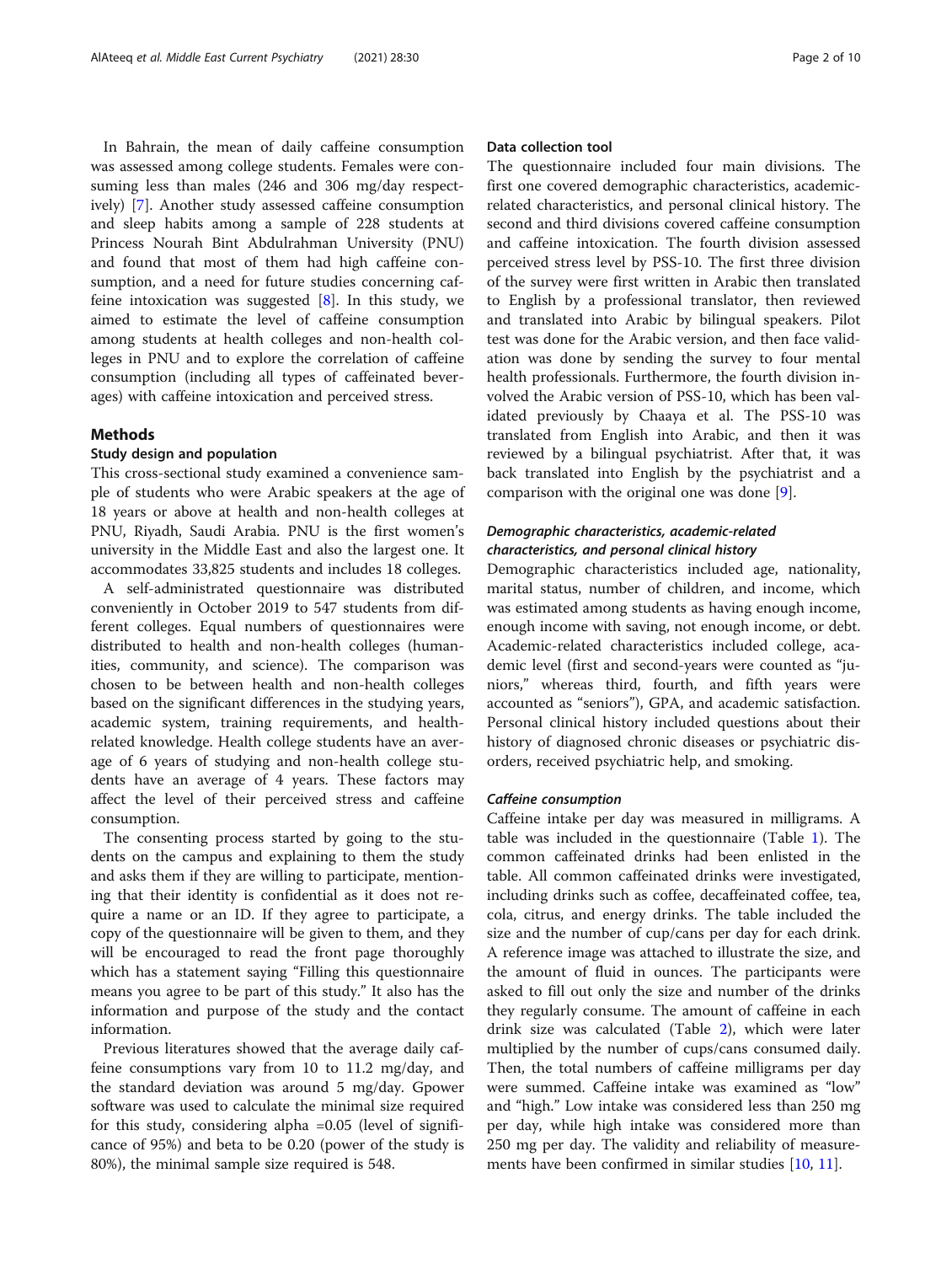#### <span id="page-2-0"></span>Table 1 Beverages intake by type, size, and number of cups

|                                                                                           | 4oz                                | 8oz<br>S    | 12oz                    |                         | 16oz         |             | 20 <sub>oz</sub> |                     |
|-------------------------------------------------------------------------------------------|------------------------------------|-------------|-------------------------|-------------------------|--------------|-------------|------------------|---------------------|
|                                                                                           | Beverage category/type/description |             | M                       |                         | L            | Size of cup | XL               | Number of cups/cans |
|                                                                                           |                                    |             |                         |                         |              |             |                  | per day             |
| <b>Caffeinated coffee</b><br>Regular, brewed                                              |                                    |             |                         | $\overline{\mathbf{S}}$ | M            | L           | XL               |                     |
| K cups                                                                                    |                                    |             |                         | $\overline{\mathbf{S}}$ | M            | L           | XL               |                     |
| instant                                                                                   |                                    |             |                         | $\mathbf S$             | M            | L           | XL               |                     |
|                                                                                           |                                    |             |                         |                         |              |             |                  |                     |
| Prepared from flavored mix (e.g., pistachio latte)                                        |                                    |             |                         | S                       | M            | L           | <b>XL</b>        |                     |
| Specialty coffees, with additional ingredients (e.g., latte,                              |                                    |             |                         | S.                      | M            | L           | XL               |                     |
| mocha, cappuccino, Americano)                                                             |                                    |             |                         |                         |              |             |                  |                     |
| espresso                                                                                  |                                    |             |                         | S                       | M            | L           | XL               |                     |
| Ready-to-drink, bottled or canned                                                         |                                    |             |                         | $\overline{S}$          | M            | L           | XL               |                     |
| Arabic coffee                                                                             |                                    |             |                         |                         | Single size  |             |                  |                     |
| <b>Decaffeinated coffee</b>                                                               |                                    |             |                         |                         |              |             |                  |                     |
| All types including regular, brewed, specialty, brand or                                  |                                    |             |                         | S                       | $\mathbf{M}$ | L           | XL               |                     |
| brand not specified, ready-to-drink, bottled or canned                                    |                                    |             |                         |                         |              |             |                  |                     |
| Tea<br>Black tea                                                                          |                                    |             |                         | $\overline{\mathbf{S}}$ | M            | L           | XL               |                     |
|                                                                                           |                                    |             |                         | $\overline{\mathbf{S}}$ |              |             |                  |                     |
| Green tea                                                                                 |                                    |             |                         |                         | M            | L           | XL               |                     |
| Ready-to-drink, bottled tea                                                               |                                    |             | $\overline{\mathbf{S}}$ | M                       | L            | XL          |                  |                     |
| <b>Carbonated soft drinks</b><br>Cola: All types, caffeinated, regular or diet, including |                                    | Single size |                         |                         |              |             |                  |                     |
| with added flavors (e.g., cherry cola), brand not specified                               |                                    |             |                         |                         |              |             |                  |                     |
| Citrus: All types, caffeinated, brand specified                                           |                                    |             | Single size             |                         |              |             |                  |                     |
| <b>Energy drinks</b>                                                                      |                                    |             |                         |                         |              |             |                  |                     |
| bottles or cans, diet or regular                                                          |                                    |             | Single size             |                         |              |             |                  |                     |
|                                                                                           |                                    |             |                         |                         |              |             |                  |                     |

#### Caffeine intoxication

 $\overline{\phantom{a}}$ 

Intoxication was assessed using the criteria of DSM-5, which includes 12 symptoms. Participants were asked if they developed symptoms during or shortly after caffeine consumption. Any participant with five or more symptoms was diagnosed with caffeine intoxication according to the criteria.

#### Perceived stress level

Stress level was measured using the Arabic version of the PSS, which is a 10-question tool that is used to measure perception of stress over the past 30 days. The scale was developed in 1983 [[12](#page-9-0)] and was modified in 1988 by Cohen [\[13](#page-9-0)]. It is a validated stress questionnaire with established acceptable psychometric properties [[14](#page-9-0), [15\]](#page-9-0). A Likert-type scale was used to capture responses to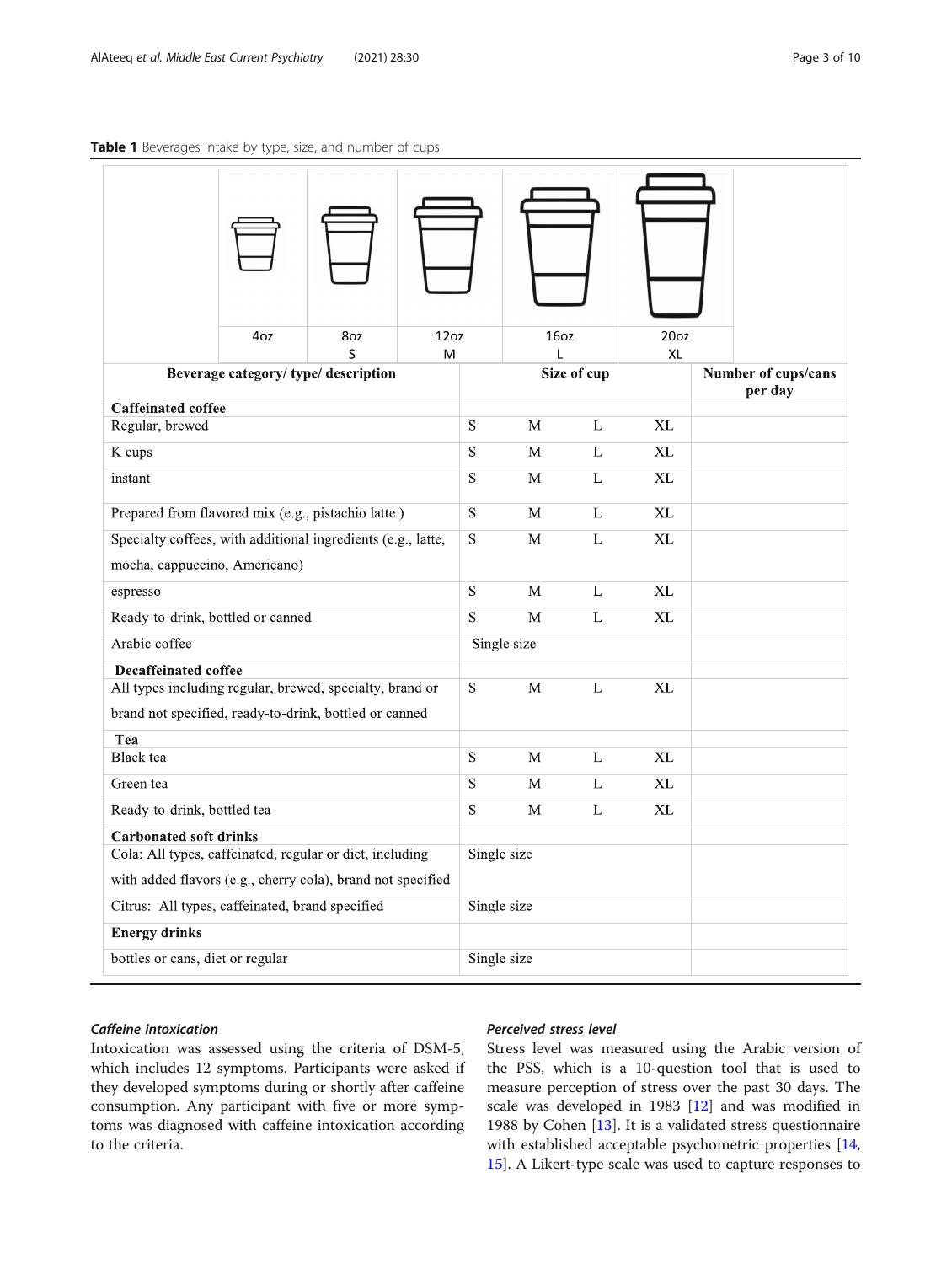|               | Mg/oz          |       |                |     |
|---------------|----------------|-------|----------------|-----|
| Type          | Size           |       |                |     |
|               | S              | M     | Г              | XL  |
| Regular       | 95.2           | 142.8 | 190.4          | 238 |
| Arabic        | 4.1            |       |                |     |
| K cups        | 120            | 180   | 240            | 300 |
| Instant       | 75.2           | 122.8 | 150.4          | 188 |
| Flavored      | 48             | 72    | 96             | 120 |
| Specialty     | 94.8           | 142.2 | 189.6          | 237 |
| Espresso      | 219            |       |                |     |
| Canned coffee | 16.4           | 24.6  | 32.8           | 41  |
| D-café        | $\overline{2}$ | 3     | $\overline{4}$ | 5   |
| Black tea     | 47.2           | 70.8  | 94.4           | 118 |
| Green tea     | 24.8           | 37.2  | 49.6           | 62  |
| Canned tea    | 16             | 24    | 32             | 40  |
| Cola          | 24             |       |                |     |
| Citrus        | 36.8           |       |                |     |
| Energy drinks | 80             |       |                |     |

<span id="page-3-0"></span>Table 2 Beverages caffeine content in mg/oz

the PSS ("never," "almost never," "sometimes," "fairly often," and "very often"). A score of 0-13 is considered as low stress, 14-26 is considered moderate, and 27-40 is considered high perceived stress.

#### Statistical analysis

Data were analyzed using SPSS 23. We described the variables as means  $\pm$  the standard deviation (SD) or percentages as appropriate. A  $t$  test was used to determine the difference between quantitative variables, while the chi-squared test was used to determine the association between qualitative variables.

#### Results

#### Demographic characteristics, academic-related characteristics, and personal clinical history

The total number of participants in the study was 547, and the average age was  $20.30 \pm 1.91$  years. The majority were Saudi (98.40%) and single (96%). More than half of the participants (59.20%) reported that their income was enough, and 29.20% reported that their income was enough with saving.

Almost half of the participants were from health colleges (50.10%), whereas the other half were from nonhealth colleges (49.90%). More than half of the participants were junior students (61.80%). The GPA 4.50-5.00 for 42.50% of the participants, and only 9.40% of them had a GPA less than 3.50. More than half of them were either satisfied or very satisfied with their academic achievement (46.60% and 22.80%, respectively).

A minority of the participants reported that they were diagnosed with chronic diseases and psychiatric disorders (6.80% and 10.10%, respectively). Half of those who had been diagnosed with a psychiatric disorder received psychiatric help (56.36%). In addition, the majority of participants were non-smokers (93.90; Table [3](#page-4-0)).

#### Caffeine consumption

The mean total caffeine consumption per day was 424.69±385.31 mg. Specialty coffee was the most consumed caffeine source with a mean of 93.06±126.99 mg, followed by regular brewed coffee, capsule coffee, and black tea with means of 62.74±114.30 mg, 55.39±114.62 mg, and 51.60±83.98 mg, respectively (Table [4](#page-4-0)). The mean of low caffeine consumption group (< 250 mg/ day) was 126.6±68.01 mg/day, while it was 628.28±381.6 mg/day for the high caffeine consumption group (> 250 mg/day).

A high level of caffeine consumption was significantly more evident among students of non-health colleges than health college students (53.50% versus 46.50%, respectively;  $p<0.040$ ). In addition, a high level of caffeine consumption was significantly more evident among students undiagnosed with psychiatric disorders than diagnosed students (87.60% versus 12.40%, respectively;  $p<0.027$ ). Moreover, a high level of caffeine consumption was significantly more evident among students who experienced caffeine intoxication symptoms than asymptomatic students (75% versus 57.1%;  $p$ < 0.005). Finally, students who had a high level of caffeine consumption had significantly higher mean scores of perceived stress than students with a low level of caffeine consumption (21.40±6.38 and 20.27 $\pm$ 6.31, respectively;  $p$ <0.04[5](#page-5-0); Table 5).

#### Symptoms of caffeine intoxication

The reported caffeine intoxication symptoms in descending order were diuresis, insomnia, tachycardia or arrhythmia, gastrointestinal disturbance, restlessness, nervousness, rambling flow of thought and speech, muscle twitching, periods of inexhaustibility, psychomotor agitation, excitement, and flushed face (43.70%, 43.50%, 38.90%, 25.80%, 16.80%, 15.90%, 13.90%, 11.70%, 11%, 9.50%, 7.50%, and 5.10%, respectively). However, more than three quarters of them had no clinically significant distress or impairment of function (78%). Only 13.26% of all participants fulfilled DSM-5 criteria for caffeine use disorder.

#### Perceived stress

More than two-thirds of the participants showed moderate stress levels (69.9%), whereas 18.7% reported high stress levels (Table [6\)](#page-6-0). There were significant associations between the level of perceived stress and academic satisfaction. A high level of stress was also more evident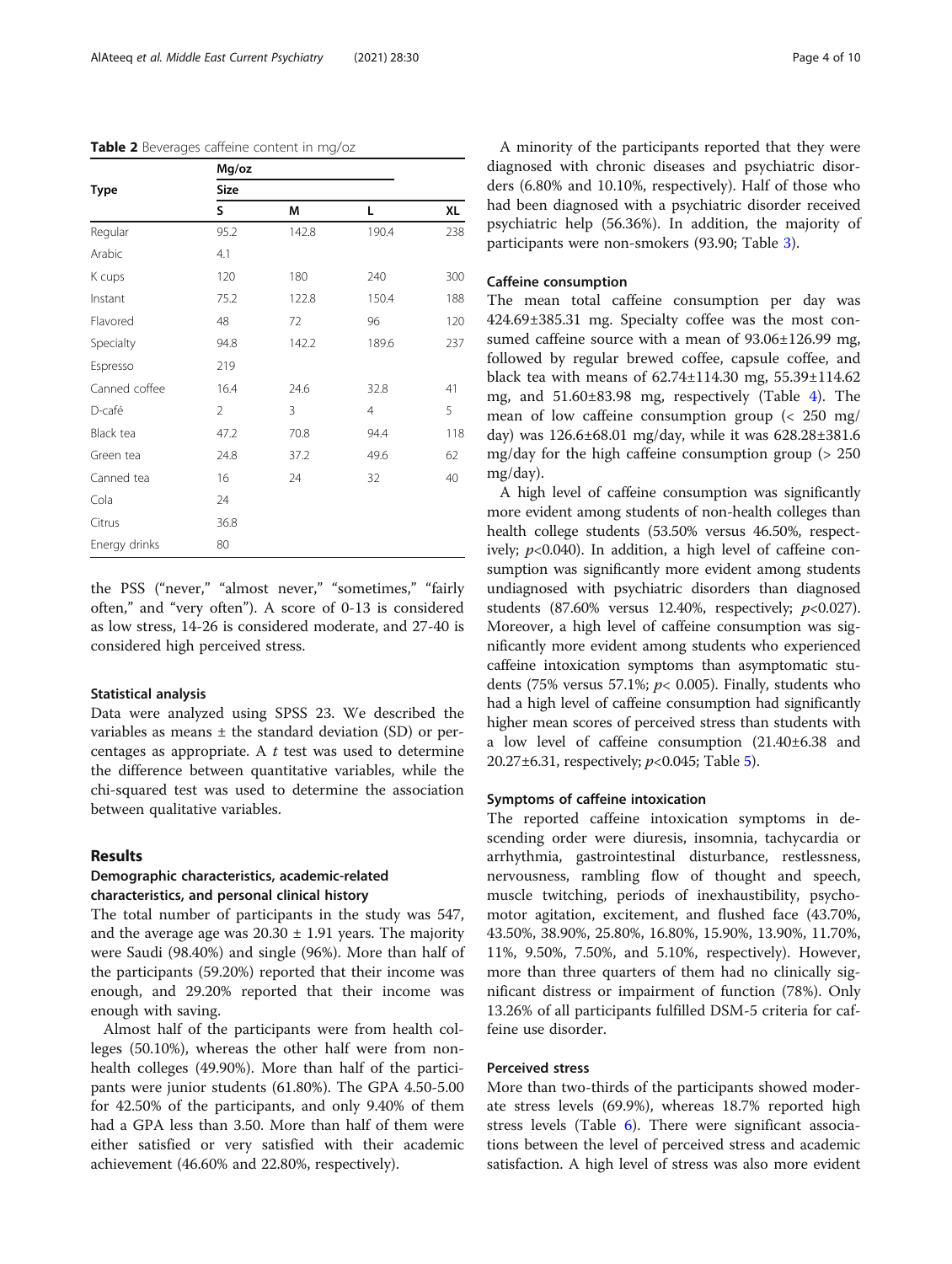#### <span id="page-4-0"></span>**Table 3** Characteristics of study sample,  $n=547$

| Item                               | Frequency (%)    |
|------------------------------------|------------------|
| Age (years)                        | $20.30 \pm 1.91$ |
| <b>Nationality</b>                 |                  |
| Saudi                              | 538 (98.40%)     |
| Non-Saudi                          | $9(1.60\%)$      |
| Marital status <sup>a</sup>        |                  |
| Single                             | 524 (96.00%)     |
| Married                            | 18 (3.30%)       |
| Separated                          | 4 (0.70%)        |
| <b>Kids</b>                        |                  |
| Have kids                          | 9 (1.70%)        |
| Does not have kids                 | 538 (98.40%)     |
| Income <sup>a</sup>                |                  |
| Enough                             | 322 (59.20%)     |
| Enough with saving                 | 159 (29.20%)     |
| Not enough                         | 54 (9.90%)       |
| In debt                            | 9 (1.70%)        |
| College                            |                  |
| Health                             | 274 (50.10%)     |
| Non-health                         | 273 (49.90%)     |
| Academic level                     |                  |
| Junior                             | 338 (61.80%)     |
| Senior                             | 209 (38.30%)     |
| GPA <sup>a</sup>                   |                  |
| $5 - 4.50$                         | 228 (42.50%)     |
| 4.49-4                             | 178 (33.10%)     |
| 3.9-3.50                           | 80 (14.90%)      |
| Less than 3.50                     | 51 (9.40%)       |
| Academic satisfaction <sup>a</sup> |                  |
| Very satisfied                     | 124 (22.80%)     |
| Satisfied                          | 254 (46.60%)     |
| Not satisfied                      | 121 (22.20%)     |
| Very unsatisfied                   | 44 (8.10%)       |
| Chronic diseases <sup>a</sup>      |                  |
| Diagnosed                          | 37 (6.80%)       |
| Not diagnosed                      | 509 (93.20%)     |
| Psychiatric disorders <sup>a</sup> |                  |
| Diagnosed                          | 55 (10.10%)      |
| Not diagnosed                      | 491 (89.90%)     |
| Psychiatric help <sup>a</sup>      |                  |
| Received help                      | 30 (54.50%)      |
| Did not receive                    | 23 (41.80%)      |
| Smoking <sup>a</sup>               |                  |
| Smoker                             | 33 (6.10%)       |
| Non-smoker                         | 508 (93.90%)     |

Values are presented as mean  $\pm$  standard deviation or number (%) <sup>a</sup>Missing data: 1: marital status, chronic disease, and psychiatric disorder. 2: academic satisfaction. 3: income and psychiatric help. 6: smoking. 10: GPA

| Beverage category                 | Level            |
|-----------------------------------|------------------|
| Arabic coffee                     | 11.86±15.78      |
| Regular brew coffee               | 62.74±114.30     |
| K cups                            | 55.39±114.62     |
| Instant coffee                    | 46.47±95.86      |
| Flavored coffee                   | 24.87±44.35      |
| Specialty coffee                  | 93.06±126.99     |
| Espresso coffee                   | 46.51±113.64     |
| Canned coffee                     | $2.89 + 9.33$    |
| Decafe coffee                     | $0.21 \pm 0.92$  |
| Black tea                         | 51.60±83.98      |
| Green tea                         | $7.07 + 19.94$   |
| Canned tea                        | 3.08±9.87        |
| Cola                              | 10.70±16.91      |
| Citrus                            | $5.25 \pm 15.51$ |
| Energy drinks                     | 11.40±36.05      |
| <b>Total caffeine consumption</b> | 424.69±385.31    |
|                                   |                  |

Table 4 Caffeine consumption level (mg/day) by beverage category, n=547

Values are presented as mean  $\pm$  standard deviation

among students who were academically very unsatisfied or not satisfied than those who were satisfied or very satisfied (25.87±6.57 and 22.43±6.20 versus 20.23±5.95 and 19.33 $\pm$ 6.17, respectively;  $p < 0.001$ ).

In addition, the level of perceived stress was significantly associated with students' income; a higher level of stress was more evident among students who expressed that they were in debt or their income is not enough those who had enough income or enough income with savings (24.11±6.95 and 23.24±7.90 versus 20.99±5.75 and 20.16 $\pm$ 6.69, respectively;  $p$ <0.008). Another significant association was found between the level of perceived stress and some personal clinical histories. A high level of stress was more evident among students who were diagnosed with psychiatric disorders than undiagnosed students (25.20±6.31 versus 20.52±6.20, respectively;  $p<0.001$ ). The level of stress was also significantly higher among students diagnosed with chronic disease than undiagnosed students (23.69±6.17 versus 20.80± 6.33, respectively;  $p<0.008$ ). Furthermore, a high level of stress was more evident among smokers than nonsmokers (24.36±7.44 versus 20.79±0.02, respectively;  $p$ < 0.002). Finally, a high level of stress was more evident among students who experienced caffeine intoxication symptoms than asymptomatic students (24.12±5.92 than 20.51±6.28, respectively;  $p$ <0.001; Table [7\)](#page-7-0).

#### **Discussion**

This study represents the first Saudi university-based survey of caffeine consumption including all types of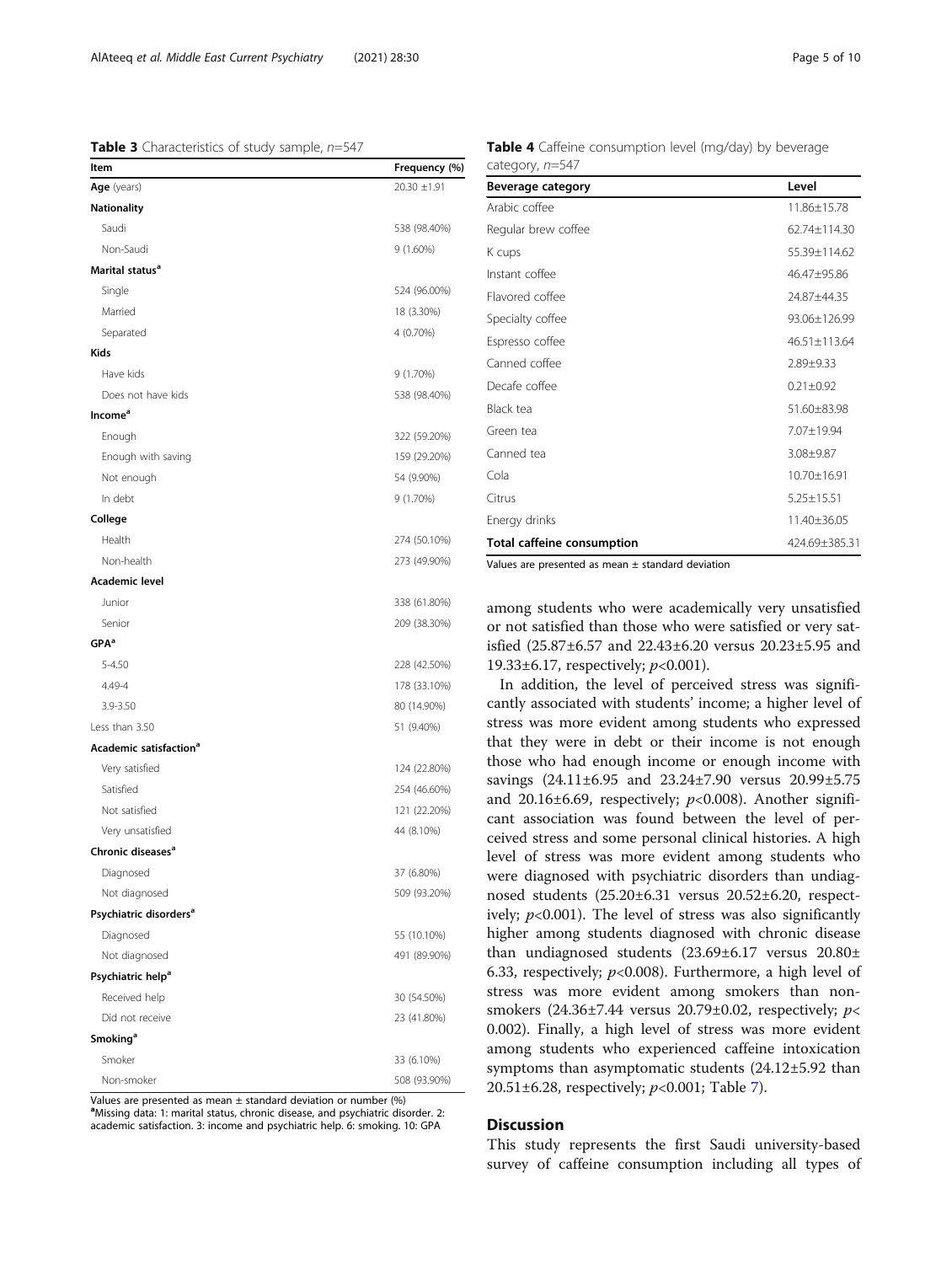## Characteristic Caffeine consumption (mg/day) P<br>
Characteristic Caffeine consumption (mg/day) P<br>
value Low level (<250 mg)  $n=214$  High level (>250 mg)  $n=314$ **Age (**year) 20.38  $\pm$  1.962 20.38  $\pm$  1.962 20.25  $\pm$  1.90 **College** 2008 **College** 2008 **College** 2008 **College** 2008 **College** 2008 **College** 2008 **College** 2008 2004 **College** Health 119 (55.60%) 146 (46.50%) Non-health 95 (44.40%) 168 (53.50%) **Nationality**  $0.107$ Saudi 208 (97.20%) 311 (99.00%) Non-Saudi 6 (2.80%) 3 (1.00%) Marital statusa 0.766 Single 205 (96.20%) 300 (95.50%) Married 12 (3.80%) 6 (2.80%) 12 (3.80%) Separated 2 (0.90%) 2 (0.60%) kids and the contract of the contract of the contract of the contract of the contract of the contract of the contract of the contract of the contract of the contract of the contract of the contract of the contract of the c Have kids 1 (0.50%) 8 (2.50%) Does not have kids 213 (99.50%) 306 (97.50%) **Income<sup>a</sup>** 0.236 Enough 125 (58.70%) 188 (60.30%) Enough with saving 83 (26.60%) 83 (26.60%) Not enough 16 (7.20%) 36 (11.50%) In debt 2 (0.90%) 5 (1.60%) **Academic level** and the control of the control of the control of the control of the control of the control of the control of the control of the control of the control of the control of the control of the control of the co Junior 130 (60.70%) 196 (62.40%) Senior 84 (39.30%) 84 (39.30%) 118 (37.60%)  $\mathsf{GPA}^\mathsf{a}$  and  $0.553$ 5-4.50 95 (45.70%) 123 (39.70%) 4.49-4 64 (30.80%) 111 (35.80%) 3.9-3.50 30 (14.40%) 48 (15.50%) Less than 3.50 19 (9.10%) 28 (9.00%) Academic satisfaction<sup>a</sup> 0.145 Very satisfied 48 (22.50%) 71 (22.70%) Satisfied 109 (51.20%) 136 (43.50%) Not satisfied 73 (23.30%) 45 (21.10%) 45 (21.10%) Very unsatisfied 10 (4.70%) 32 (10.20%) **Chronic diseases<sup>a</sup>** 0.402 Diagnosed 17 (7.90%) 19 (6.10%) Not diagnosed 197 (92.10%) 294 (93.90%) **Psychiatric disorders<sup>a</sup>** 0.027 Diagnosed 14 (6.50%) 39 (12.40%) Not diagnosed 200 (93.50%) 275 (87.60%) Psychiatric help<sup>a</sup> 0.693 Received help 21 (55.30%) 8 (61.50%) 8 (61.50%) 21 (55.30%) Did not receive 5 (38.50%) 17 (44.70%)  $\mathsf{Smoking}^\mathbf{a}$  . The contract of the contract of the contract of the contract of the contract of the contract of the contract of the contract of the contract of the contract of the contract of the contract of the contrac Smoker 11 (36.70%) 11 (36.70%) 19 (63.30%)

#### <span id="page-5-0"></span>Table 5 Characteristics of the subjects according to caffeine consumption level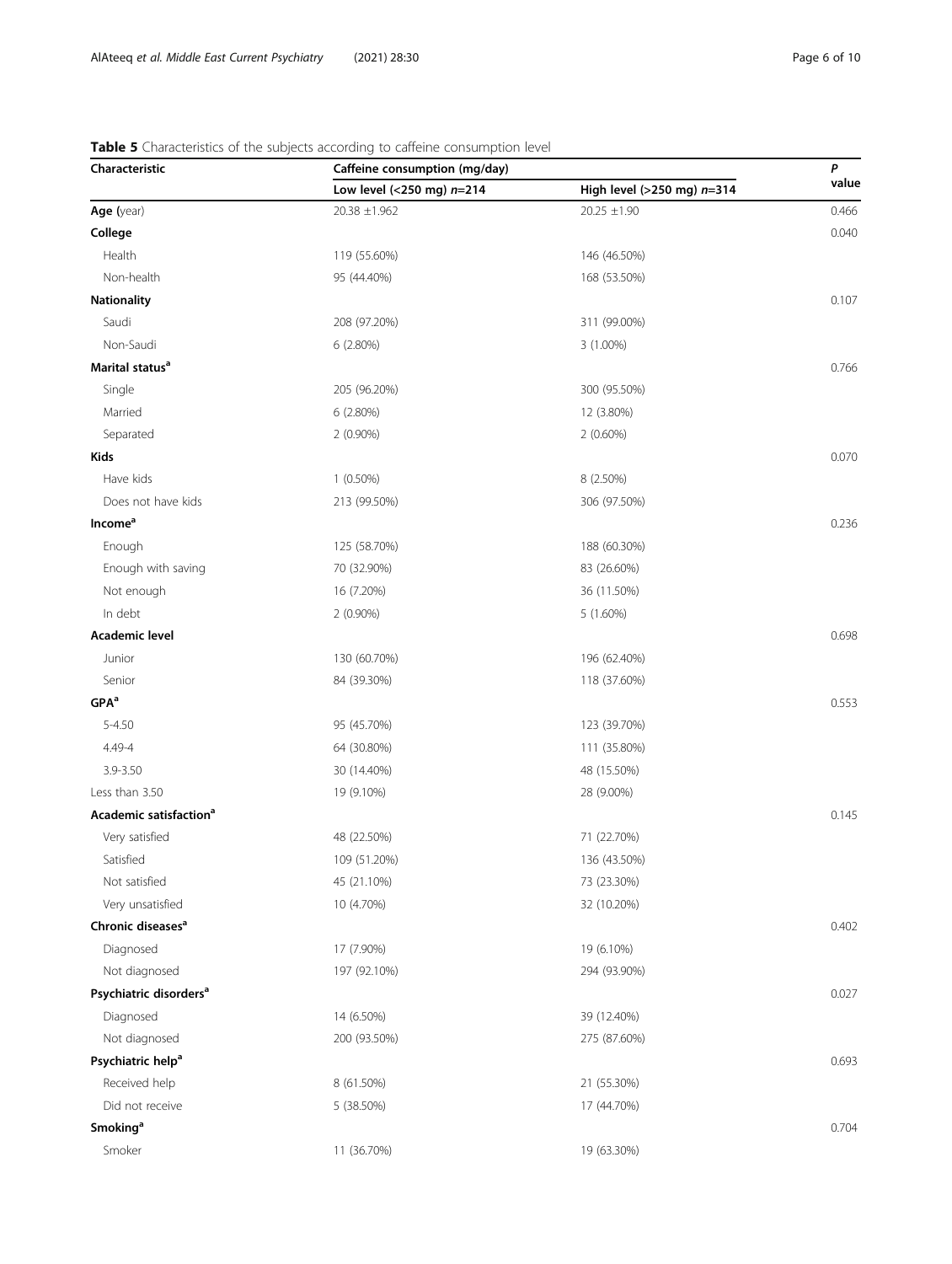| Characteristic                     | Caffeine consumption (mg/day) |                                 |       |  |
|------------------------------------|-------------------------------|---------------------------------|-------|--|
|                                    | Low level (<250 mg) $n=214$   | High level ( $>250$ mg) $n=314$ | value |  |
| Non-smoker                         | 198 (40.20%)                  | 295 (59.80%)                    |       |  |
| Caffeine intoxication <sup>a</sup> |                               |                                 | 0.005 |  |
| Intoxication symptoms              | 17 (25.00%)                   | 51 (75.00%)                     |       |  |
| No intoxication symptoms           | 196 (42.90%)                  | 261 (57.10%)                    |       |  |
| Perceived stress scale             | $20.27 + 6.31$                | $21.40 + 6.38$                  | 0.045 |  |

<span id="page-6-0"></span>

|  |  | Table 5 Characteristics of the subjects according to caffeine consumption level (Continued) |
|--|--|---------------------------------------------------------------------------------------------|
|  |  |                                                                                             |

Values are presented as mean ± standard deviation or number (%)

a Missing data: 1: marital status, chronic disease, and psychiatric disorder. 2: academic satisfaction. 3: income and psychiatric help. 6: smoking. 10: GPA

caffeinated beverages among students from both health and non-health colleges to explore the correlation with perceived stress and caffeine intoxication. The results showed that the mean total caffeine consumption was 424.69±385.31 mg/day. This could be alarming as the recommended use for healthy adult is 400 mg/day [\[16](#page-9-0)]. This result is comparable to that of an Egyptian study, which found that caffeine consumption was 405.47± 396.43 mg/day among university students [[17](#page-9-0)]. These two results are slightly higher than a Lebanese result that showed a mean total caffeine consumption of 193.32 $\pm$ 361.81 mg/day for medical students [\[18\]](#page-9-0). This can be explained by the result of the current study as it showed higher caffeine consumption among non-health college student. The lower caffeine consumption level reported by students of health colleges could be due to their awareness about the side effects of caffeine. On the other hand, the total mean caffeine consumption in the current study is much higher (by at least twice) than in

other studies that were conducted among another various populations, like army soldiers (285 mg/day), psychiatric patients (281±325 mg/day), office workers (205.7± 34.9 mg/day), the general populations (164.5  $\pm$  0.9 mg/ day and 193 mg/day), adolescents (25.92±41.25 mg/day and 91.5  $\pm$  4.7 mg/day), and children (76.1  $\pm$  6.3 mg/ day) [[10,](#page-9-0) [11](#page-9-0), [19](#page-9-0)–[22](#page-9-0)]. This could be due to the higher level of perceived stress that was found among university students in this study as caffeine may relieve stress [\[23](#page-9-0)]. In addition, other numerous factors for caffeine intake among undergraduate university students were reported in the USA including improving alertness, concentration, mood, energy, and enjoying the taste [[24\]](#page-9-0).

Furthermore, the level of caffeine consumption was significantly lower among students diagnosed with psychiatric disorders, which could be attributed to their awareness or previous experience of the effects of excessive caffeine consumption, which increases the risk of anxiety, panic attacks, and psychotic symptoms [[25,](#page-9-0) [26](#page-9-0)].

Table 6 Responses to the perceived stress scale from students,  $n=546$ 

| Perceived stress scale                                                                                                  | <b>Never</b> | Almost<br>never | <b>Sometimes</b> | Fairly<br>often | Very<br>often |
|-------------------------------------------------------------------------------------------------------------------------|--------------|-----------------|------------------|-----------------|---------------|
| 1. In the last month, how often have you been upset because<br>of something that happened unexpectedly?                 | 137 (25.10%) | 97 (17.80%)     | 175 (32.10%)     | 84 (15.40%)     | 53 (9.70%)    |
| 2. In the last month, how often have you felt that you were<br>unable to control the important things in your life?     | 79 (14.50%)  | 103 (18.90%)    | 179 (32.80%)     | 114 (20.90%)    | 70 (12.80%)   |
| 3. In the last month, how often have you felt nervous and "stressed?"                                                   | 48 (8.80%)   | 49 (9.00%)      | 153 (28.00%)     | 160 (29.30%)    | 136 (24.90%)  |
| 4. In the last month, how often have you felt confident about<br>your ability to handle your personal problems?         | 53 (9.70%)   | 77 (14.10%)     | 188 (34.40%)     | 167 (30.60%)    | 61 (11.20%)   |
| 5. In the last month, how often have you felt that things were<br>going your way?                                       | 89 (16.30%)  | 140 (25.60%)    | 193 (35.30%)     | 99 (18.10%)     | 25 (4.60%)    |
| 6. In the last month, how often have you found that you could<br>not cope with all the things that you had to do?       | 69 (12.60%)  | 96 (17.60%)     | 218 (39.90%)     | 109 (20.00%)    | 54 (9.90%)    |
| 7. In the last month, how often have you been able to control<br>irritations in your life?                              | 63 (11.50%)  | 127 (23.30%)    | 209 (38.30%)     | 119 (21.80%)    | 28 (5.10%)    |
| 8. In the last month, how often have you felt that you were on<br>top of things?                                        | 74 (13.60%)  | 130 (23.80%)    | 224 (41.00%)     | 102 (18.70%)    | 16 (2.90%)    |
| 9. In the last month, how often have you been angered because<br>of things that were outside of your control?           | 48 (8.80%)   | 84 (15.40%)     | 165 (30.20%)     | 155 (28.40%)    | 94 (17.20%)   |
| 10. In the last month, how often have you felt difficulties were<br>piling up so high that you could not overcome them? | 75 (13.70%)  | 120 (22.00%)    | 157 (28.80%)     | 103 (18.90%)    | 91 (16.70%)   |
| Values are presented as mean $\pm$ standard deviation                                                                   |              |                 |                  |                 |               |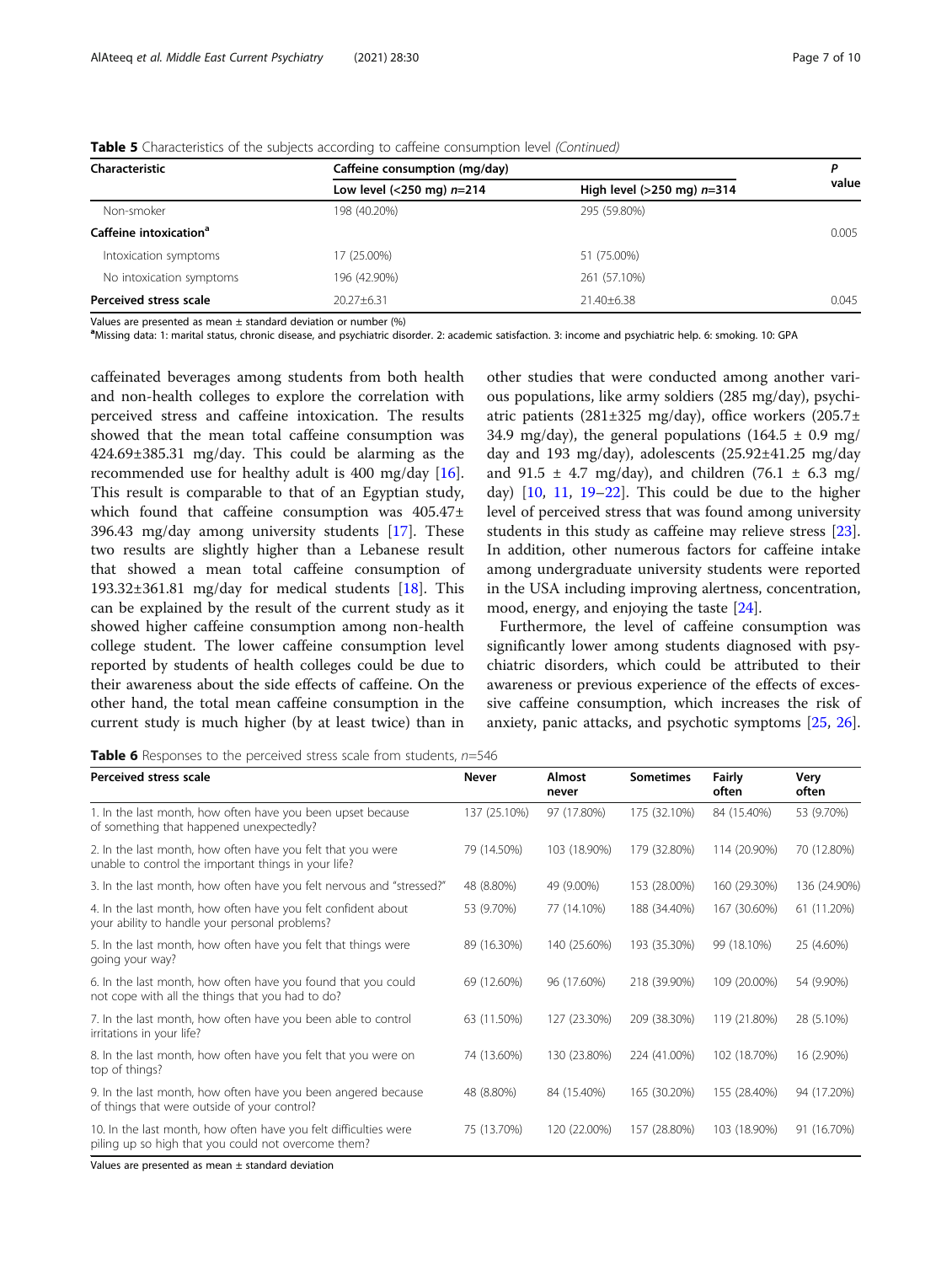<span id="page-7-0"></span>Table 7 Characteristics of the subjects according to perceived stress level, n=547

| Item                               | Mean $\pm$ SD    | P value |
|------------------------------------|------------------|---------|
| Age (year)                         | $20.29 \pm 1.91$ | 0.105   |
| College                            |                  | 0.135   |
| Health                             | 21.39±6.72       |         |
| Non-health                         | 20.57±5.94       |         |
| Nationality                        |                  | 0.100   |
| Saudi                              | 20.93±6.36       |         |
| Non-Saudi                          | 24.44±4.71       |         |
| Marital status <sup>a</sup>        |                  | 0.785   |
| Single                             | 21.00±6.36       |         |
| Married                            | 20.55±6.17       |         |
| Separated                          | 23.00±6.21       |         |
| <b>Kids</b>                        |                  | 0.755   |
| Have kids                          | 20.33±5.31       |         |
| Does not have kids                 | 21.00±6.37       |         |
| Income <sup>a</sup>                |                  | 0.008   |
| Enough                             | 20.99±5.75       |         |
| Enough with saving                 | 20.16±6.69       |         |
| Not enough                         | 23.24±7.90       |         |
| In debt                            | 24.11±6.95       |         |
| Academic level                     |                  | 0.460   |
| Junior                             | 20.83±6.26       |         |
| Senior                             | 21.24±6.51       |         |
| GPA <sup>a</sup>                   |                  | 0.329   |
| 5-4.50                             | 20.48±6.25       |         |
| 4.49-4                             | 21.15.6.41       |         |
| 3.99-3.50                          | 21.86±6.27       |         |
| Less than 3.49                     | 21.50±6.05       |         |
| Academic satisfaction <sup>a</sup> |                  | < 0.001 |
| Very satisfied                     | 19.33±6.17       |         |
| Satisfied                          | 20.23±5.95       |         |
| Not satisfied                      | $22.43 + 6.20$   |         |
| Very unsatisfied                   | 25.86±6.57       |         |
| Chronic diseases <sup>a</sup>      |                  | 0.008   |
| Diagnosed                          | 23.69±6.17       |         |
| Not diagnosed                      | 20.80±6.33       |         |
| Psychiatric disorders <sup>a</sup> |                  | < 0.001 |
| Diagnosed                          | 25.20±6.31       |         |
| Not diagnosed                      | 20.52±6.20       |         |
| Psychiatric help <sup>a</sup>      |                  | 0.618   |
| Received help                      | 24.79±7.39       |         |
| Did not receive                    | 25.69±4.98       |         |
| Smoking <sup>a</sup>               |                  | 0.002   |
| Smoker                             | 24.36±7.44       |         |

Table 7 Characteristics of the subjects according to perceived stress level, n=547 (Continued)

| ltem                               | $Mean + SD$    | P value   |  |
|------------------------------------|----------------|-----------|--|
| Non-smoker                         | $20.79 + 0.02$ |           |  |
| Caffeine intake <sup>a</sup>       |                | 0.045     |  |
| Low $(<250$ g)                     | $20.27 + 6.31$ |           |  |
| High $(>250$ g)                    | 21.40±6.38     |           |  |
| Caffeine intoxication <sup>a</sup> |                | $<$ 0.001 |  |
| Intoxication symptoms              | 24.12±5.92     |           |  |
| No intoxication symptoms           | $20.51 + 6.28$ |           |  |
|                                    |                |           |  |

Values are presented as mean  $\pm$  standard deviation or number (%)

<sup>a</sup>Missing data: 1: marital status, chronic disease, and psychiatric disorder. 2: academic satisfaction. 3: income and psychiatric help. 6: smoking. 10: GPA. 19: caffeine intake

And those who are suffering from anxiety conditions may have more caffeine sensitivity, which contribute in caffeine avoidance due to the undesirable effects [[27](#page-9-0)– [29\]](#page-9-0). It could also be attributed to their awareness or previous experience with the potential interaction of caffeine with psychotropic drugs that are used for their psychiatric conditions, which is due to the metabolism of caffeine by CYP1A2 enzyme. Caffeine can inhibit this enzyme and cause side effects that may affect their treatment plan [\[30](#page-9-0)]. In addition, a high level of caffeine consumption was significantly more evident among students who experienced caffeine intoxication because the more caffeine they consume, the more symptoms they experience. A related study done in the USA showed that excessive caffeine consumption can lead to caffeine intoxication [[4\]](#page-8-0). And it was found that only 13% of participants experienced caffeine intoxication according to the DSM-5 criteria. This is similar to the prevalence of intoxication that was found among psychiatric patients in Italy (10.3%), which was significantly higher compared to healthy participants (2.9%). However, comparing our results with the Italian results was limited by the samples differences as the Italian study had wider age range and more severe psychiatric cases compared to our study [[22\]](#page-9-0).

Perceived stress was prevalent in this study. This is not surprising as similar results were found in previous studies that were conducted among university students in Saudi Arabia, Iran, and Malaysia [\[5](#page-8-0), [31](#page-9-0)–[33\]](#page-9-0). In addition, a significant positive relationship was found between the level of caffeine consumption and the level of perceived stress. This is supported by a previous study that found a significant positive relationship between the consumption of energy drinks and stress [[34,](#page-9-0) [35\]](#page-9-0). This might be due to the beneficial effects of caffeine in maintaining cognitive function under conditions of stress and improving work performance [\[23](#page-9-0)].

Moreover, smoker students reported significantly higher stress levels. There are several theories on the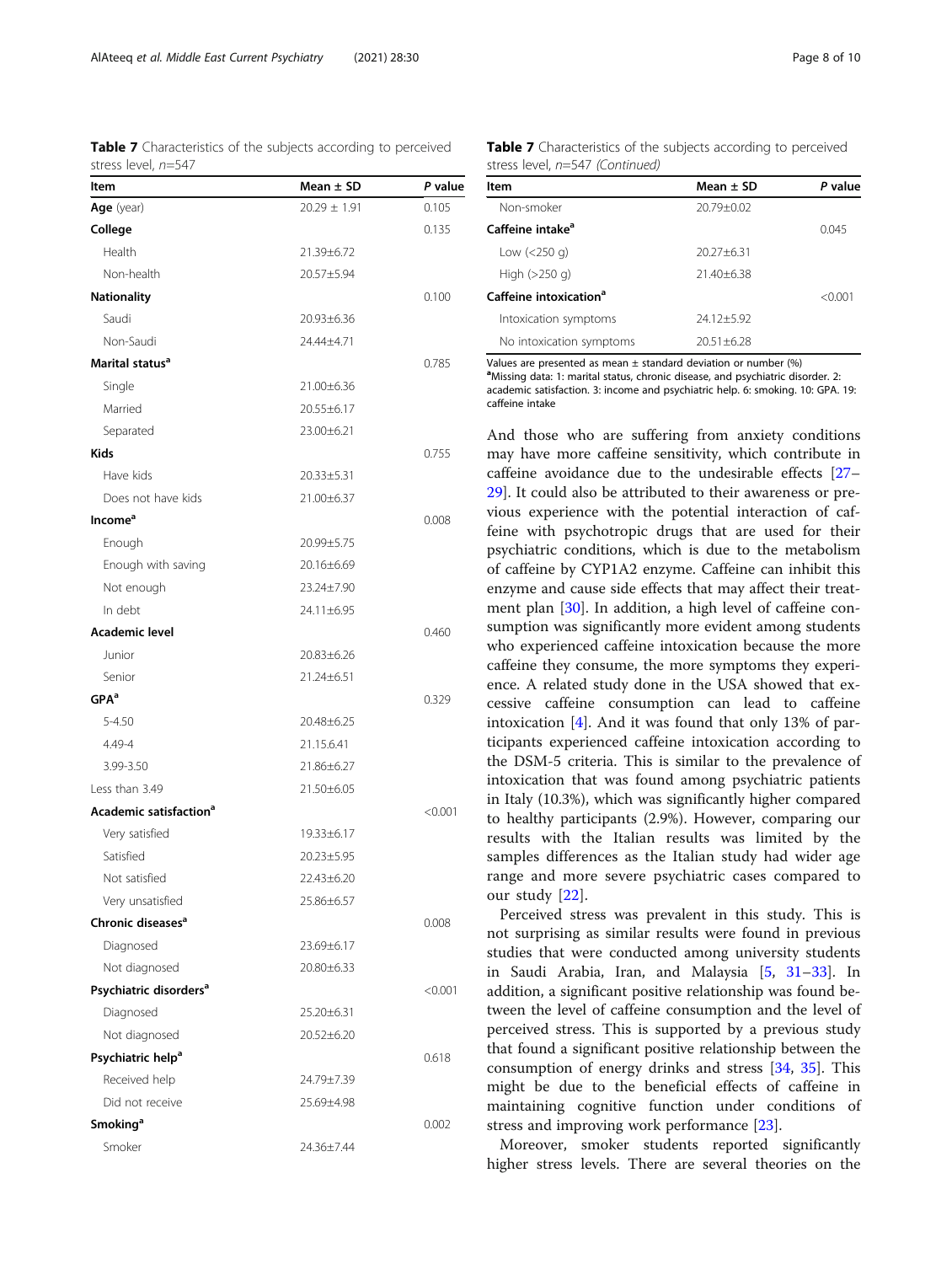<span id="page-8-0"></span>role of stress and smoking behaviors. Smokers use cigarettes to relieve stress. However, several studies have shown that while smoking may temporarily relieve perceived stress, it actually may generate or aggravate negative emotional states and propagate negative coping strategies, leading to higher stress levels overall [\[36\]](#page-9-0).

Perceived stress was found to be significantly higher among students who were diagnosed with psychiatric disorder or chronic disease. This is not surprising as it is evident that stress is a risk factor for various psychiatric and medical conditions [[37](#page-9-0)–[40\]](#page-9-0). Research shows that almost every system in the body can be influenced by chronic stress. When chronic stress goes unreleased, it suppresses the body's immune system and ultimately manifests as illness. If stress continues and the body is unable to cope, there is likely to be a breakdown of bodily resources [[41\]](#page-9-0).

#### Limitations

This is the first Saudi university-based survey of caffeine consumption among students from both health and non-health colleges that included all types of caffeinated beverages. The results provided valuable information about caffeine consumption, caffeine intoxication, and stress. However, the convenience sampling and female participants limit the generalizability of the study. Although all common caffeinated drinks were investigated in this study, other possible sources of caffeine such as caffeine pills and chocolate were not included. In addition, even if intoxication symptoms listed in the survey were developed during or shortly after caffeine intake, it was difficult to differentiate between caffeine intoxication and symptoms of other medical or psychiatric conditions. Furthermore, a cross-sectional study cannot identify causality relationships.

#### Conclusion

Caffeine is highly consumed by female undergraduate students, mostly specially coffee, and the level is significantly higher among students of non-health colleges. In addition, caffeine consumption levels are positively and significantly correlated with perceived stress levels, which were prevalent among the students. However, only 13.26% of all participants fulfilled DSM-5 criteria for caffeine use disorder which was associated with high level of stress. This emphasizes the importance of educational campaigns about caffeine consumption and intoxication. Furthermore, this study could be useful for future university education and stress management planning. It could also be used as a primary resource for future investigations. However, longitudinal studies need to be designed for evidence-based intervention. Further studies also need to involve both sexes and postgraduate students.

#### Abbreviations

PSS: Perceived stress scale; DSM-5: The Diagnostic and Statistical Manual of Mental Disorders, fifth edition

#### Acknowledgements

The authors would like to thank Prof. Amel Fayed and Prof. Halah Elmershardi.

#### Authors' contributions

RMA and NA were responsible of designing the study. MA and RM were in charge of collecting and entering the data. And they helped in the analysis. RMA and RIA were responsible of interpreting and analyzing of the data. DA was responsible of the general process, editing, and publication of paper. All authors took a part in writing, revising and approving the final manuscript. The authors read and approved the final manuscript.

#### Funding

This research was funded by the Deanship of Scientific Research at Princess Nourah Bint Abdulrahman University through the Fast-track Research Funding Program. The funding body has no role in study design, data collection, data analysis, data interpretation, or manuscript writing.

#### Availability of data and materials

All data and material of this study are available upon request from the corresponding author.

#### **Declarations**

#### Ethics approval and consent to participate

Ethical approval was obtained from the Institutional Review Board at Princess Nourah bint Abdulrahman University, Riyadh, KSA (IRB-PNU:19-0234), on 20 November 2019. Informed verbal consent was acquired from all participants before enrollment in the study. The ethics committee approved the verbal consent. Using verbal consent was recommended by the IRB in surveys if the data was taken from human subjects who cannot be identified, and their responses could not put them at risk of criminal or civil liability and could not damage their reputation or employability.

#### Consent for publication

Not applicable.

#### Competing interests

No conflict of interest.

#### Received: 28 December 2020 Accepted: 27 April 2021 Published online: 15 June 2021

#### References

- 1. Uddin MS, Abu Sufian M, Hossain MF, Kabir MT, Islam MT, Rahman MM et al (2017) Neuropsychological effects of caffeine: is caffeine addictive? J Psychol Psychother 07(02):1–12
- 2. Richards G, Smith A (2015) Caffeine consumption and self-assessed stress, anxiety, and depression in secondary school children. J Psychopharmacol. 29(12):1236–1247. <https://doi.org/10.1177/0269881115612404>
- 3. American Psychiatric Association (2012) DSM-IV and DSM-5 criteria for the personality disorders. Am Psychiatr Assoc. p. 503-4 in Section II (Substance-Related and Addictive Disorders)
- 4. Simpson E, Stephenson T, Brewer D, Schwartz A, Bastin S (2016) Perceived stress, caffeine consumption, and GPA of undergraduate students at a large public university. J Nutr Educ Behav. 48(7):S102. [https://doi.org/10.1016/j.](https://doi.org/10.1016/j.jneb.2016.04.269) [jneb.2016.04.269](https://doi.org/10.1016/j.jneb.2016.04.269)
- 5. Aftab MT, Naqvi AA, Al-karasneh AF, Ghori SA (2018) Impact of religiosity on subjective life satisfaction and perceived academic stress in undergraduate pharmacy students. J Pharm Bioallied Sci 10(4):192–198
- 6. Karagoz I (2019) Cmbebih 2019. IFMBE Proc C. 73:159–163
- 7. Jahrami H, Al-Mutarid M, Penson PE, Al-Islam Faris M, Saif Z, Hammad L (2020) Intake of caffeine and its association with physical and mental health status among university students in Bahrain. Foods (Basel, Switzerland) 9(4):473
- 8. Alfajahan OAA (2018) Sleep habits and caffeine consumption in undergraduate female students in Saudi Arabia